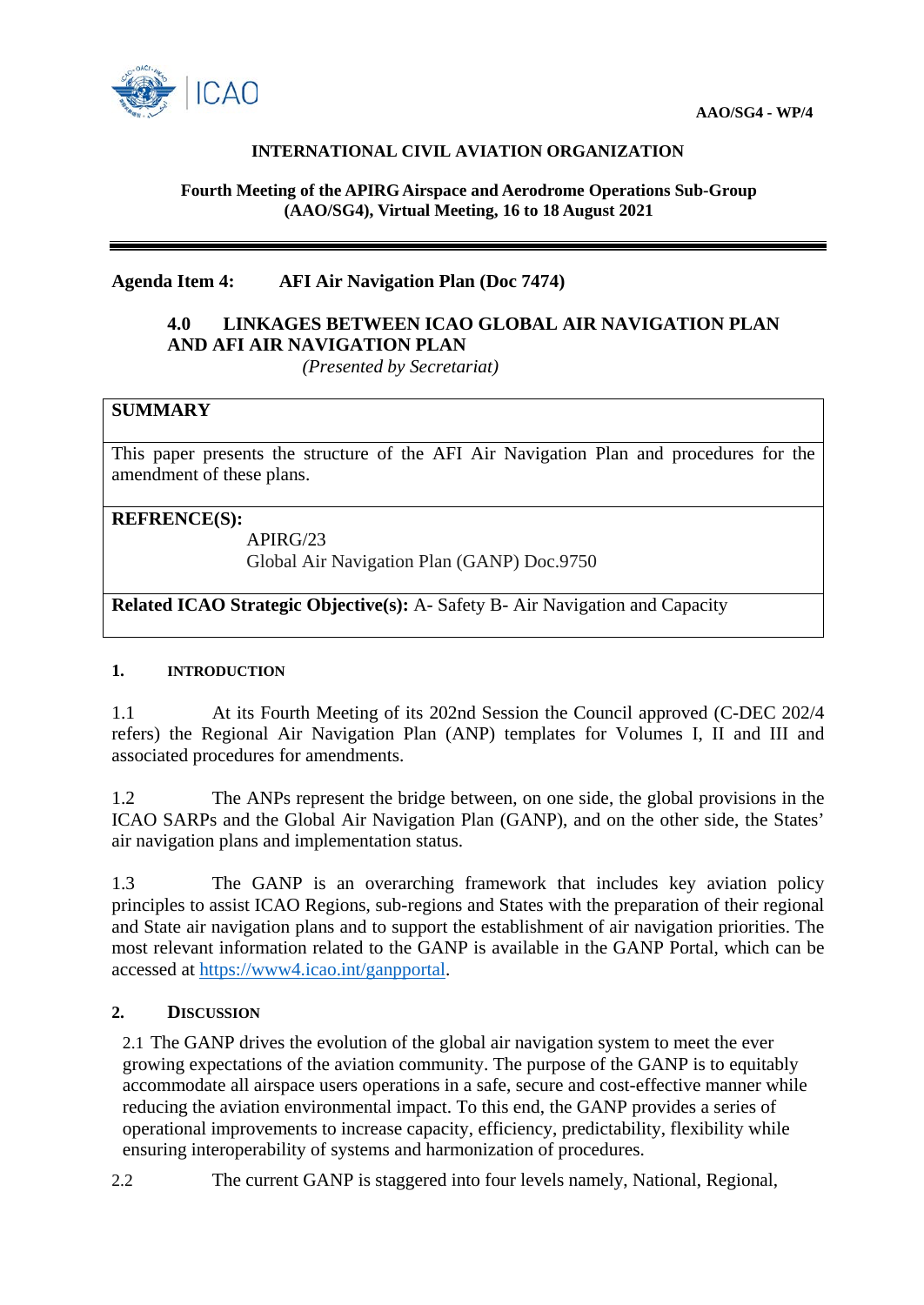Global technical and Global Strategic. The implementation of the ASBU modules are priority in implementation of GANPs at Regional level and the Air Navigation priorities for 2021 - 2023 in AFI are anchored on this.

2.3 The introduction to all ANPs (which by the decision of the Council are harmonized) include the following information:

- $\triangleright$  General background:
- Relationship between the Global and Regional Air Navigation Plans;<br>  $\triangleright$  Objective and purpose of Regional Air Navigation Plans;
- $\triangleright$  Objective and purpose of Regional Air Navigation Plans;<br>
Management and amendment of Regional Air Navigation
- $\triangleright$  Management and amendment of Regional Air Navigation Plans; and Procedure for the amendment of Regional Air Navigation Plans
- Procedure for the amendment of Regional Air Navigation Plans.

ANP Volume I contains stable plan elements, the amendment of which necessitates approval by the Council, such as:

- $\triangleright$  the assignment of responsibilities to States for the provision of aerodrome and air navigation facilities and services in accordance with Article 28 of the Convention on International Civil Aviation (Doc 7300); and
- $\triangleright$  the current to medium term mandatory regional requirements related to aerodrome and air navigation facilities and services to be implemented by States in accordance with regional air navigation agreements and requirements specific to the region which are not covered in the ICAO Standards and Recommended Practices (SARPs) and Procedures for Air Navigation Services (PANS).

2.4 The material to be included in Volume I should minimize the requirement for frequent amendment.

2.5 ANP Volume II contains dynamic plan elements, the amendment of which does not require approval by the council. ANP Volume II contains material related to:

- $\triangleright$  the assignment of responsibilities to States for the provision of aerodrome and air navigation facilities and services; and
- $\triangleright$  the current to medium term mandatory regional requirements related to aerodrome and air navigation facilities and services to be implemented by States in accordance with regional air navigation agreements involving the relevant PIRG.

Approval of ANP Volume II is under the responsibility of the relevant PIRG.

2.6 ANP Volume III contains dynamic/flexible plan elements providing implementation planning guidance for air navigation systems and their modernization taking into consideration emerging programmes, such as, the ICAO Aviation System Block Upgrades (ASBUs) and associated technology roadmaps described in the Global Air Navigation Plan (GANP) (Doc 9750).

2.7 The ANP Volume III would also include appropriate additional guidance, particularly with regard to implementation, to complement the material contained in the ANP Volumes I and II. The amendment of Volume III would not require approval by the Council.